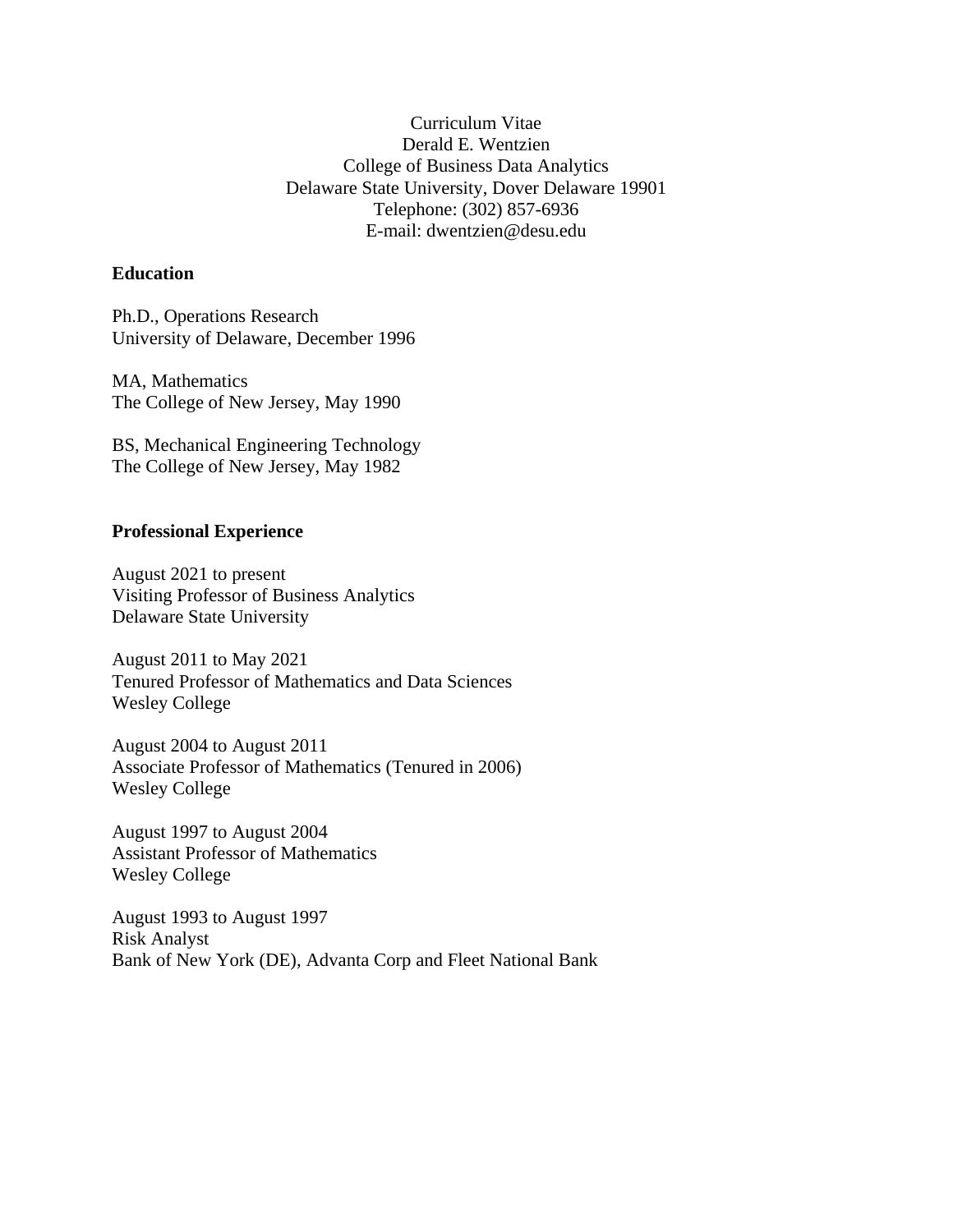## **Research Interests**

- 1. Data Analysis
- 2. Linear Programming
- 3. Scheduling Models
- 4. Forecasting Techniques
- 5. Assessment of Student Learning Outcomes

# **Publications:**

- 1. D'Souza, M.J.; Bautista, R.C.; **Wentzien, D. E.**; Data Talks: Obesity-Related Influences on US Mortality Rates; Research Health Sciences, 2018, 3(3), (pp. 65-78)
- 2. D'Souza, M.J.; Shuman, K.E.; **Wentzien, D.E.**; Roske, K.P.; Working with the Wesley College Cannon Scholar Program: Improving Retention, Persistence, and Success; Journal STEM Education, 2018, 19(1), (pp. 31-40).
- 3. D'Souza, M.J.; Brandenburg, E.A.; **Wentzien, D.E.**; Bautista, R.C.; Nwogbaga, A.P.; Miller, R.G., & Olsen, P.E.; Descriptive and Inferential Statistics in Undergraduate Data Science Research Projects; Hokkaido Information University, (Ed.), Advances in Statistical Methodologies and Their Application to Real Problems (pp. 295-315). InTech.doi: 10.5772/65721.
- 4. D'Souza, M.J.; **Wentzien, D.E.**; Bautista, R.C.; Gross, C.E.; Investigation of Obesity-Related Mortality Rates in Delaware; American Journal of Health Sciences, 2017, 8(1), 19-32, PMCID: PMC5501276.
- 5. D'Souza, M.J.; Walls, K-J; Rojas, C; Everett, L.M.; **Wentzien, D.E**.; Effect of Gender and Lifestyle Behaviors on BMI Trends in a Sample of the First State's Undergraduate Population; American Journal of Health Sciences, 2015, (6), 59-74, PMCIC: PMC445742
- 6. Gorski, D.; Bunyaratavej; K, **Wentzien, D.E.**; Barile, B; The Housing Bubble: Explanatory Variables of Housing Prices, Decision Sciences Annual Meeting Proceedings, November 2012, San Francisco, CA
- 7. **Wentzien, D.E.;** Ax, C.R. The Perceived Performance of Wesley College Students in a Basic Math Course, Northeast Decision Sciences Annual Meeting Proceedings, April 2012, Newport, RI
- 8. **Wentzien, D.E.;** Benson, M. J., Earley, M.D. The Ability of Wesley College Students to Apply Learning Objectives from Their Math Course to a Follow-up Course, Northeast Decision Sciences Annual Meeting Proceedings, April 2011, Montreal, Canada
- 9. **Wentzien, D.E.;** Study of Perceived Course Grades Versus Actual Course Grades for Wesley College Students Enrolled in a Math Course, Federation O Business Disciplines Annual Meeting Proceedings, March 2011, Houston, TX
- 10. **Wentzien, D.E.;** A Linear Program to Compare Multiple Gross Credit Loss Forecasts, Federation O Business Disciplines Annual Meeting Proceedings, page 100, March 2010, Dallas, TX
- 11. **Wentzien, D.E.;** Gross Credit Loss Forecast Comparisons, Northeast Decision Sciences Annual Meeting Proceedings, April 2009, Mohegan Sun, Uncasville, CT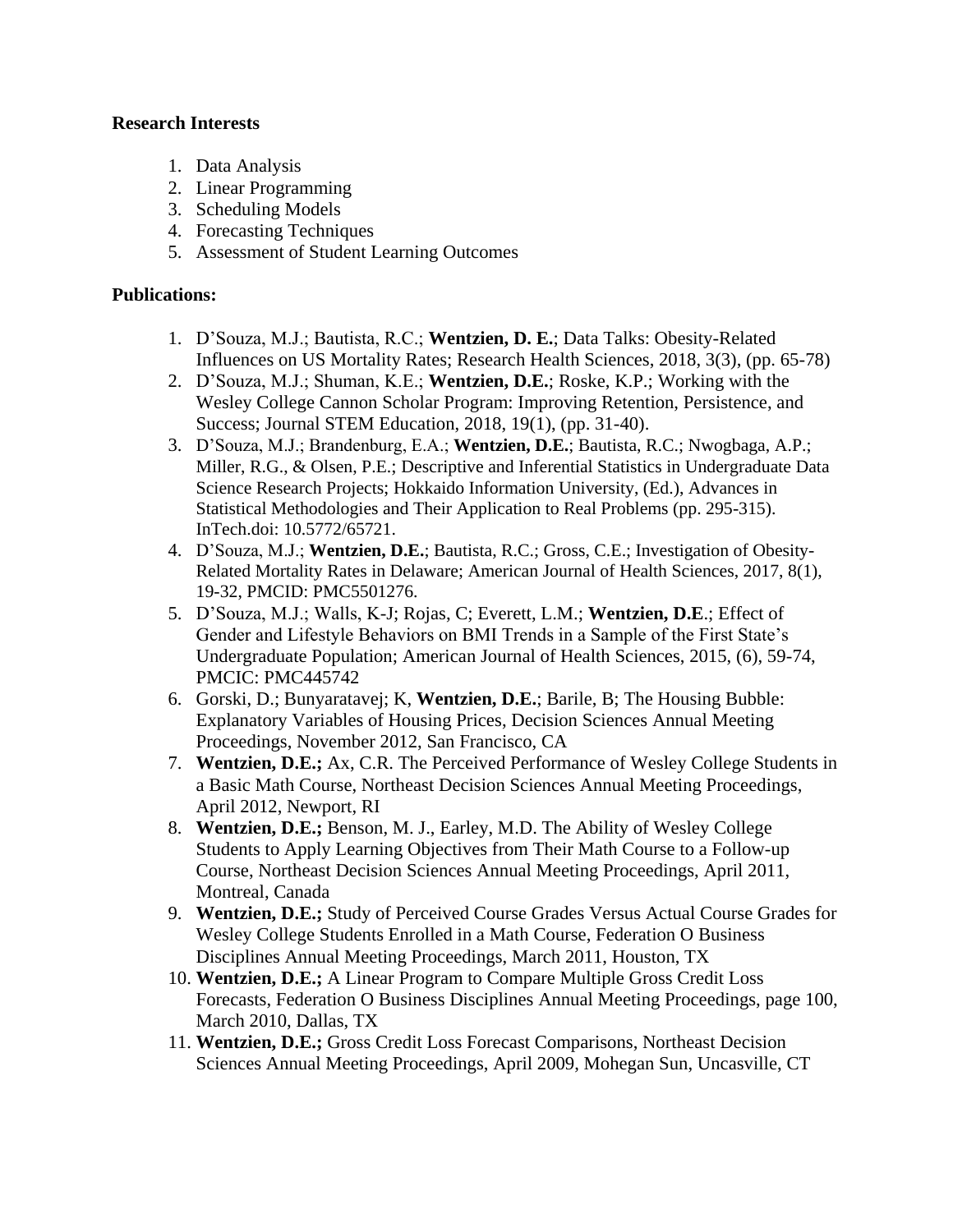- 12. **Wentzien, D. E.;** A Bootstrap Hypothesis Test of Attitudes Toward Farming and Farmland Preservation in New Castle County, DE, Northeast Agricultural and Resource Economics Association Annual Meeting Proceedings, June 1997
- 13. **Wentzien, D.E.;** A Bootstrap Hypothesis Test of Attitudes Toward Farming and Farmland Preservation in Upper Freehold Township, NJ, Northeast Decision Sciences Institute Annual Meeting Proceedings, April 1997
- 14. **Wentzien, D.E.;** Cole, G. A Bootstrap Estimate of the Willingness to Pay for Farmland Preservation Utilizing a Conjoint Design, Western Decision Sciences Institute Annual Meeting Proceedings, March 1997
- 15. **Wentzien, D.E.;** Stochastic Modeling of Land Use /Transitions in Upper Freehold Township, NJ from 1981 to 1990, A Case Study, Northeast Agricultural and Resource Economics Association Annual Meeting Proceedings, June 1994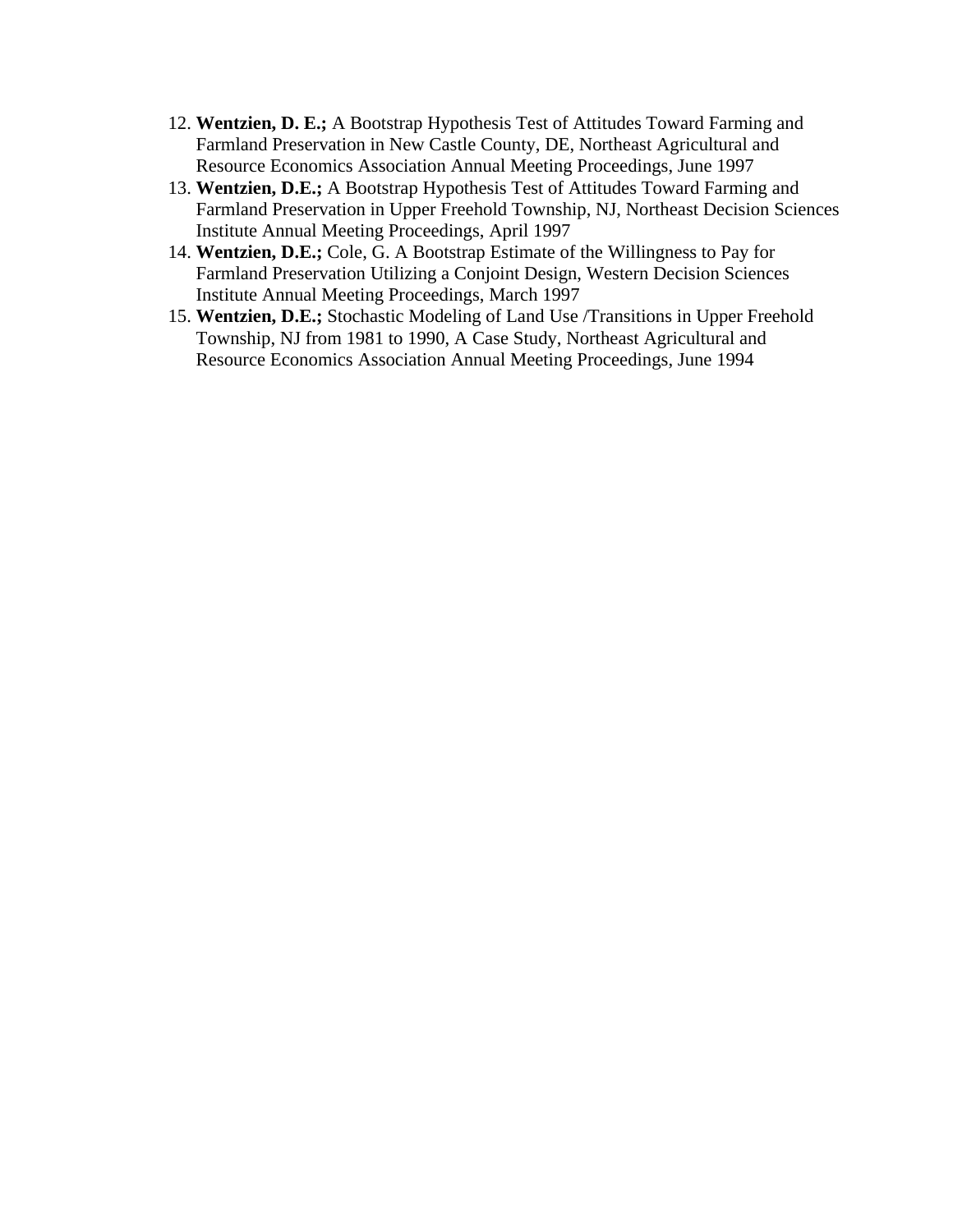# **Synergistic Activities:**

- 1. Served as a mentor for Wesley College Mathematics major Aleya Cummings who completed a poster titled "High School Location of Wesley College Students," Wesley College 2019 Scholars Day Program page 20
- 2. Served as a mentor for Wesley College Mathematics major Anthony Calcutta who completed a poster titled "Top 3 Most Dangerous Pesticides in Apples, Oranges, Broccoli and Asparagus Through the Years 2006-2016," Wesley College 2019 Scholars Day Program page 20
- 3. Served as a mentor for Wesley College Mathematics major Cole Grider who completed a poster titled "The Analysis of Card Games using Probability and Statistics," Wesley College 2019 Scholars Day Program page 20
- 4. Served as a mentor for Wesley College student Joshua Hughes who completed a poster titled "A Comparison of High School Grade Point Averages between Athletes and Non-athletes," Wesley College 2019 Scholars Day Program page 20
- 5. Served as a mentor for Wesley College Mathematic major Jayson Feld who completed a poster titled "The Correlation Between Asthma and Air Quality for Delaware Residents," Wesley College 2018 Scholars Day Program page 8
- 6. Served as a mentor along with Christine McDermott for Wesley College Mathematics majors Anthony Calcutta, Aleya Cummings, and Robert Coakley who completed a poster titled "Analyzing The Relationship Between Mean Performance Times In Running Events And Demographic Information," Wesley College 2017 Scholars Day Program page 11
- 7. Served as a mentor along with Dr. Malcolm D'Souza for Wesley College Mathematics major Riza Bautista who completed a poster titled "Dying in Delaware – Impact of obesity, county of residency, income, gender, education and race," Wesley College 2016 Scholars Day Program page 22
- 8. Served as a mentor for Wesley College Science majors Austin Luna and Andre Jones who completed a poster titled "Wesley College brings the Chemistry of Color to Delaware's Family Science Adventure," Wesley College 2016 Scholars Day Program page 16.
- 9. Served as a mentor for Wesley College Mathematics major Brittany Kowalewski who completed a poster titled "Trends in the Polar Ice Caps," Undergraduate Research and Service Celebratory Symposium, University of Delaware Conference Program page 12
- 10. Served as a mentor for Wesley College Mathematics major Riza Bautista who completed a poster titled "Selecting a Methodology to Estimate the Missing Values from a Time-series Data Set that Measures the Extent of the Northern Polar Ice Cap," University of Delaware Conference Program page 12
- 11. Served as a mentor for Wesley College Mathematics major Kasey Thompson who completed a poster titled "A Calculus Based Approach to Estimate the Volume of Asteroids," Wesley College 2014 Scholars Day Program page 12
- 12. Served as a mentor of Wesley College Mathematics major Kasey Thompson who completed a poster titled "Approximating Unknown Masses of Asteroids using Calculus," Wesley College 2013 Scholars Day Program page 5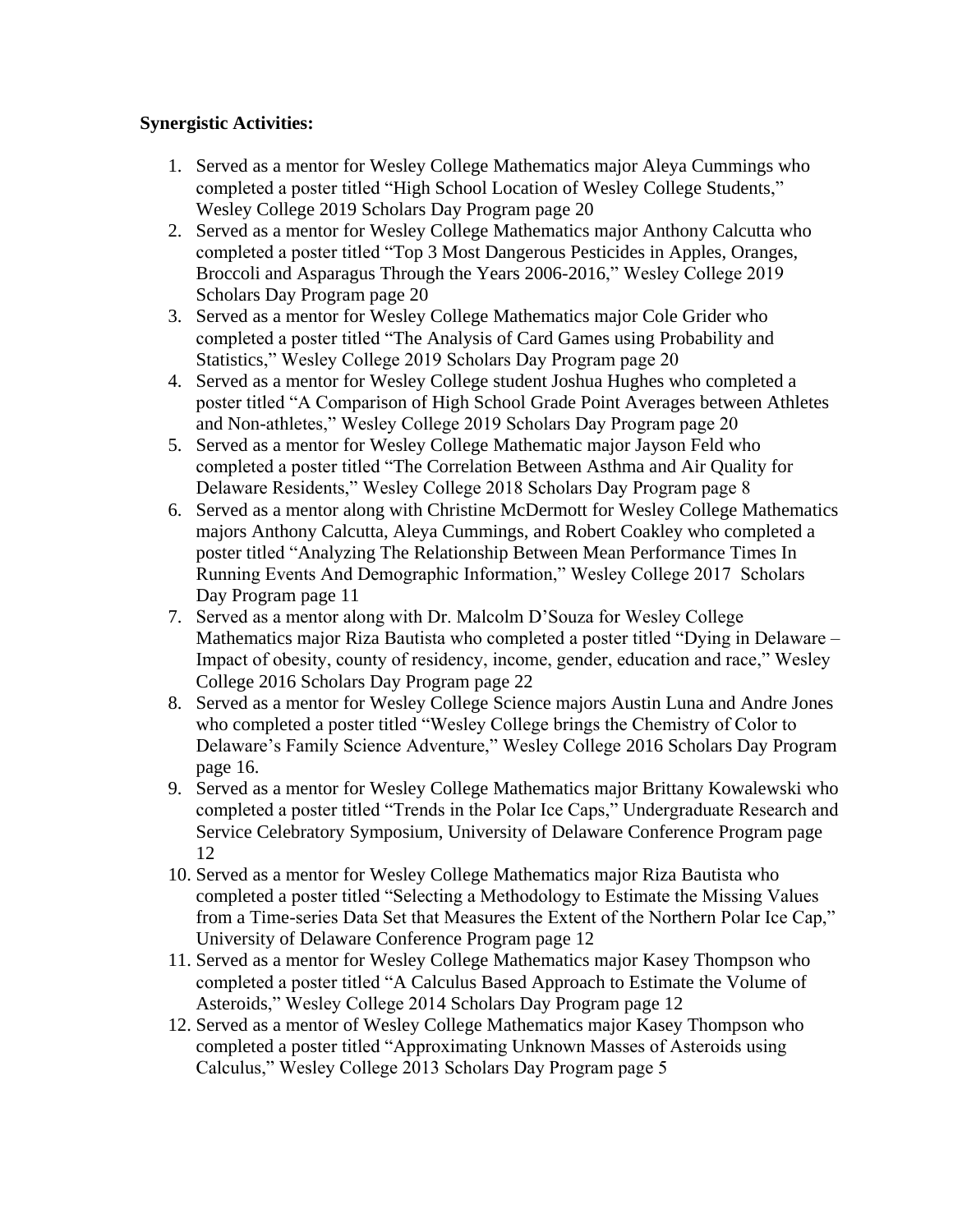- 13. Served as a mentor for Wesley College Mathematics major Kasey Thompson who presented a poster titled "Analysis of the Difference Between Perceived and Actual Performance in Developmental Math Courses at Wesley College," at the 8<sup>th</sup> Shenandoah Undergraduate Mathematics and Statistics Conference, September 2012
- 14. Served as a mentor for Wesley College Mathematics major Erich Gillespie who presented a talk titled "Athletic Participation and its Time Commitment," at the 8<sup>th</sup> Shenandoah Undergraduate Mathematics and Statistics Conference, September 2012
- 15. Served as a mentor for Wesley College Mathematics major Kasey Thompson who completed a poster titled "Analysis of the Difference Between Perceived and Actual Performance in Developmental Math Courses at Wesley College," Wesley College 2012 Scholars Day Program page 5
- 16. Served as a mentor for Wesley College Mathematics major Erich Gillespie who gave an oral presentation of his research titled "Athletic Participation and its Time Commitment as it Pertains to Academic Progress," Wesley College 2012 Scholars Day Program page 3
- 17. Served as a mentor for Wesley College Mathematics major Carle Ax who completed a poster titled "Students' Perceived vs. Actual Grade in MA099," Wesley College 2011 Scholars Day Program page 3
- 18. Served as a mentor for Wesley College Mathematics majors Ashley Russell and Charles Bode who completed a poster titled "Students View on How to Achieve Academic Success," Wesley College 2011 Scholars Day Program page 4
- 19. Served as a mentor for Wesley College Mathematics major Melissa Earley who completed a poster titled "A Linear Program that will Schedule Employees More Efficiently," Wesley College 2011 Scholars Day Program page 4
- 20. Served as a mentor for Wesley College Mathematics major Patrick McCoy who completed a poster titled "The Modeling of Credit Card Charge-off," Wesley College 2011 Scholars Day Program page 4
- 21. Served as a mentor for Wesley College Mathematics major Melissa Earley who completed a poster titled "Ability of Wesley College Students to Apply Learning Objectives from Their Math Course to a Follow-up Course," Wesley College 2010 Scholars Day Program page 4
- 22. Served as a mentor for Wesley College Mathematics majors Ashley Russell and Bradley Bivins who completed a poster titled "The Students' Perception on the Keys to Academic Success," Wesley College 2010 Scholars Day Program page 5
- 23. Served as a mentor for Wesley College Mathematics majors Lori LeVine and Leatah Gaither who completed a poster titled "A Statistical Analysis of Students' Perceived Causation," Wesley College 2009 Scholars Day Program page 4
- 24. Provided statistical analysis advising and support for all science majors enrolled in their Research Methods class at Wesley College over the past seven years.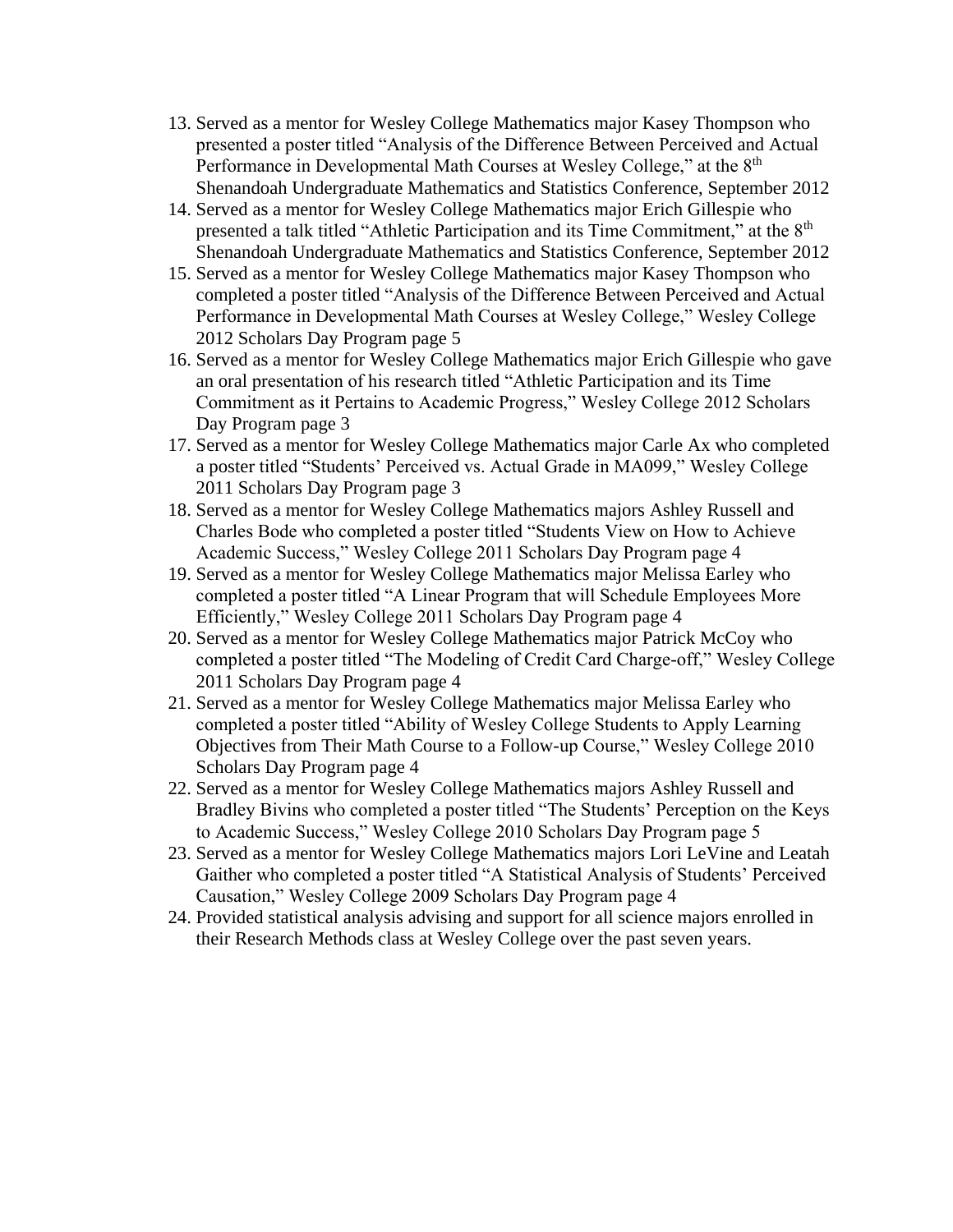### **Conferences Attended**

- 1. Northeast Regional Institutional Development Award (IDeA) Conference, September 24-26 2015, Bar Harbor Maine
- 2. American Association for the Advancement of Science (AAAS) Annual Conference, February 12-16, 2015, San Jose Conference Center
- 3. Shenandoah Undergraduate Mathematics and Statistics (SUMS) Conference, October 4, 2014, James Madison University.
- 4. Undergraduate Research and Service Celebratory Symposium, August 14, 2014, University of Delaware.
- 5. Careers in Mathematics Conference, EPADEL, October 2013, West Chester University.
- 6. Annual Conference, Decision Sciences Institute, November 2012, San Francisco, CA.
- 7. Shenandoah Undergraduate Mathematics and Statistics (SUMS) Conference, September 29, 2012, James Madison University.
- 8. Annual Conference, Decision Sciences Institute Northeast Region, April, 2012, Newport, RI.
- 9. Careers in Mathematics Conference, EPADEL, October, 2011, West Chester University.
- 10. Annual Conference, Decision Sciences Institute Northeast Region, April, 2011, Montreal, Canada.
- 11. Annual Conference, Decision Sciences Institute Southwest Region, March, 2010, Dallas, TX.
- 12. Annual Conference, Decision Sciences Institute, November, 2009, New Orleans, LA.
- 13. Annual Conference, Assessment Institute, October, 2009, Indianapolis, IN.
- 14. Annual Conference, Decision Sciences Institute Northeast Region, April, 2009, Mohegan Sun, CT.
- 15. Applying Science to the Art of Business, Informs Conference on OR/MS Practice, April 13 – 15, 2008, Baltimore, MD.
- 16. Careers in Mathematics Conference, EPADEL, October 20, 2007, West Chester University.
- 17. Workshop on the Teaching of Linear Algebra, March 25, 2006, Drexel University.
- 18. Annual Meeting, Northeast Agricultural and Resource Economics Association, June 1997
- 19. Annual Meeting, Northeast Decision Sciences Institute, April 1997
- 20. Annual Meeting, Northeast Agricultural Economics Association, Newark, DE, June 1994
- 21. Annual Meeting, National Decision Sciences Institute, November 1993, Washington, DC.